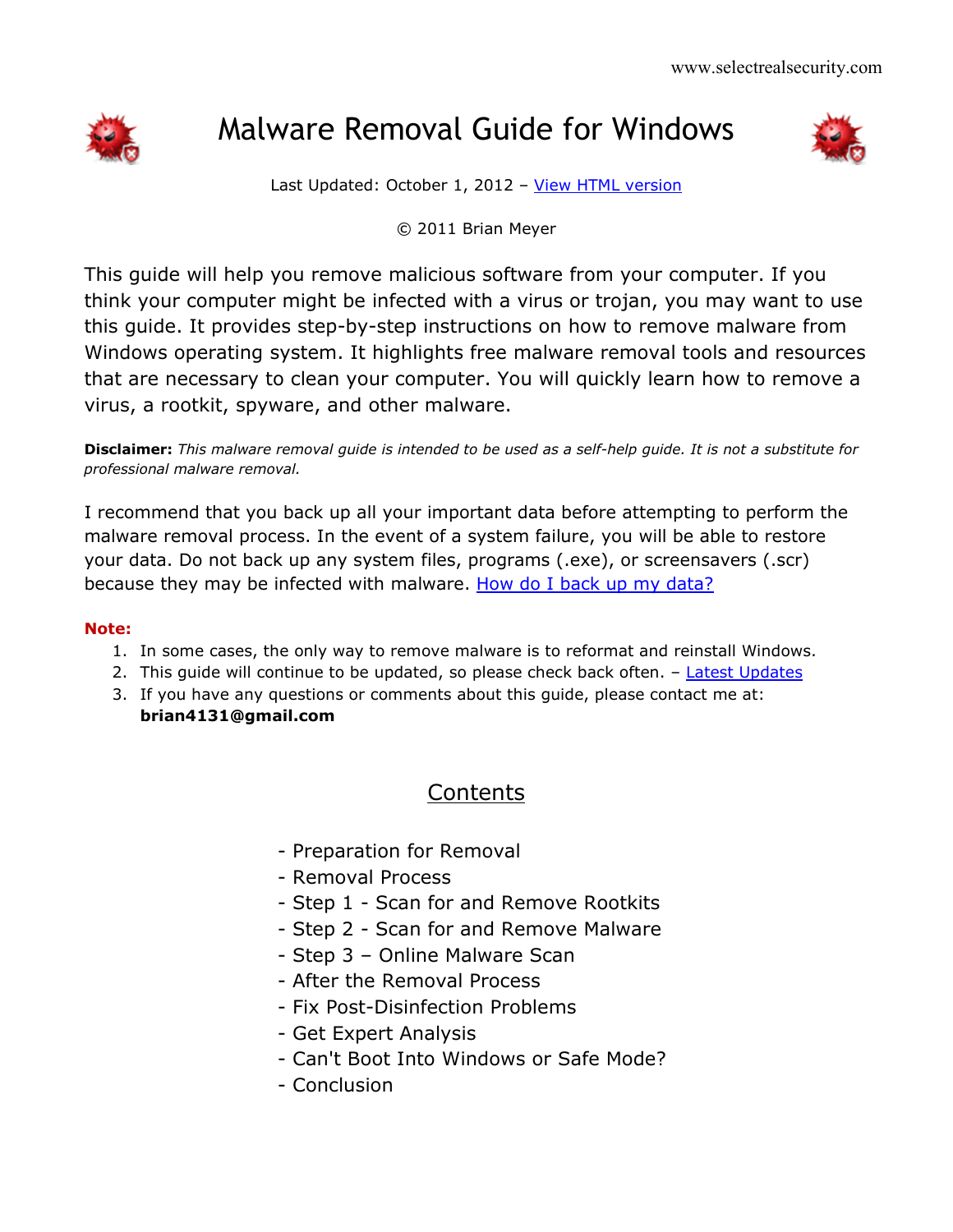# Preparation for Removal

**Note:** If you are having problems downloading files, download the files in this guide on another computer, and then transfer them to the infected computer with a CD or USB flash drive.

#### **1. Can't Open Files / Can't Connect to the Internet**

If you have malware that is blocking Internet access or preventing programs (exe files) from opening, follow the steps on this page: Stop Malicious Processes and Fix EXE Files

If the instructions do not work, skip down to **Can't Boot Into Windows or Safe Mode?**

#### **2. Fix Internet Connection Problems**

Certain types of malware will turn on an Internet proxy setting and corrupt Windows DNS cache, which can prevent you from accessing the Internet or downloading tools required for malware removal. Follow these instructions to fix this problem:



### Download and open **MiniToolBox** – [Download here](http://download.bleepingcomputer.com/farbar/MiniToolBox.exe) – [Homepage](http://www.bleepingcomputer.com/download/minitoolbox/)

Check the following boxes: Flush DNS, Reset IE Proxy Settings, Reset FF Proxy Settings. If you have Firefox open, close it before you click the **Go** button.

| MiniToolBox by Farbar                        | $-$ 0 |
|----------------------------------------------|-------|
|                                              |       |
| V Flush DNS                                  |       |
| <b>Report IE Proxy Settings</b>              |       |
| Reset IE Proxy Settings                      |       |
| Report FF Proxy Settings                     |       |
| V Reset FF Proxy Settings                    |       |
| List content of Hosts                        |       |
| <b>List IP Configuration</b>                 |       |
| <b>Ust Winsock Entries</b>                   |       |
| List last 10 Event Viewer Errors             |       |
| List Installed Programs                      |       |
| <b>Ust Users, Partitions and Memory size</b> |       |
| <b>List Minidump Files</b>                   |       |
| GO                                           |       |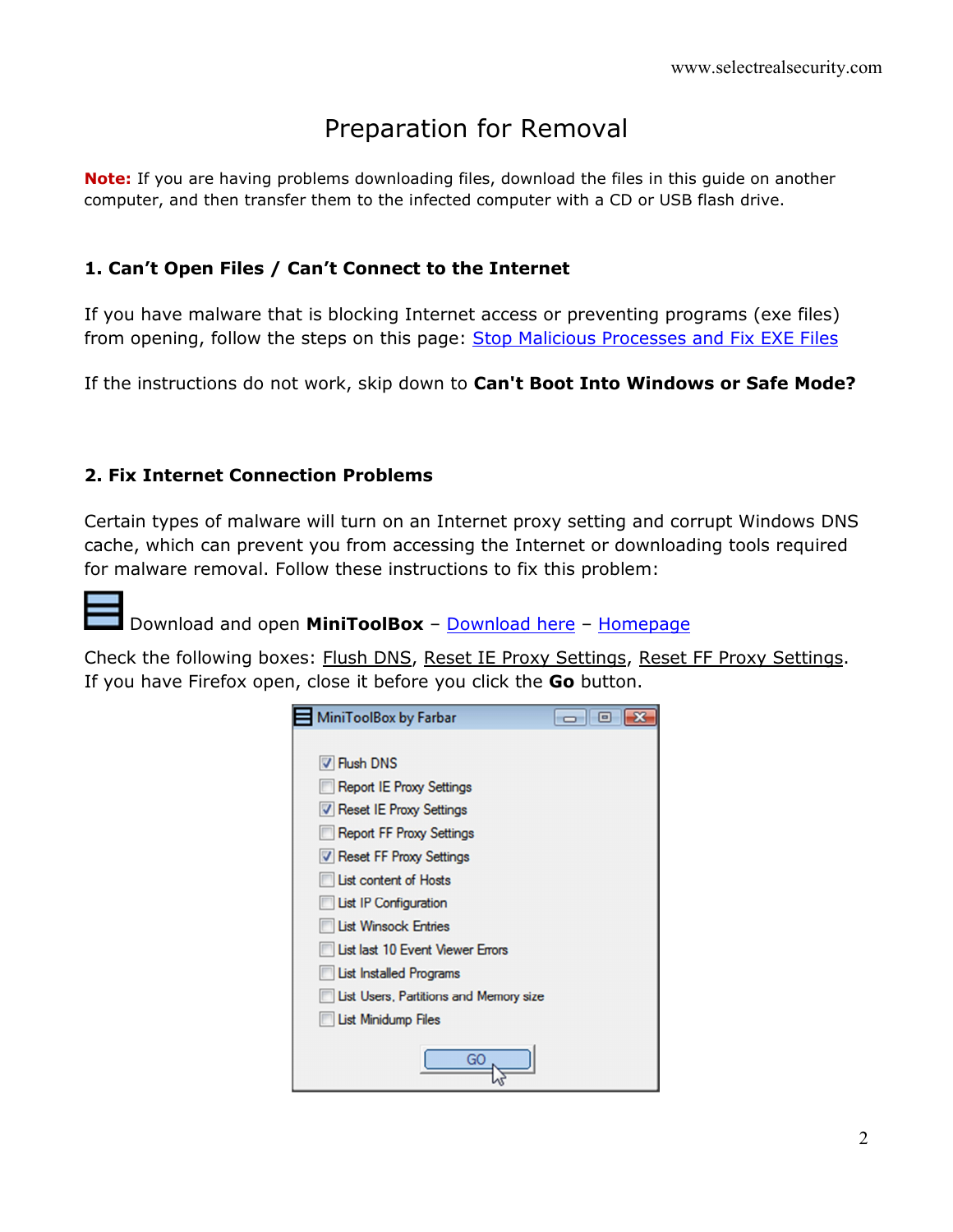# Removal Process

**Note:** If you experience any problems after removing the malware, skip down to **Fix Post-Disinfection Problems**.

## Step 1 – Scan for and Remove Rootkits

A rootkit is malware that hides itself from Windows and anti-malware software. Most rootkits will download other malware, redirect Google search results, or prevent programs from opening.

Kaspersky TDSSKiller is an effective rootkit removal tool that is easy to use.

**Download and open TDSSKiller** - **[Download here](http://support.kaspersky.com/downloads/utils/tdsskiller.exe) or [here](http://www.bleepingcomputer.com/download/tdsskiller/) - Homepage** 

Follow these instructions to use TDSSKiller:

When the program opens, click the **Start scan** button. If the scan finds nothing, click **Close** to exit. If malware or suspicious objects are found, just click **Continue**. Don't change any settings. It may ask you to reboot the computer to complete the rootkit removal process.



**Note:** If TDSSKiller won't open, try running [FixTDSS](http://www.symantec.com/content/en/us/global/removal_tool/threat_writeups/FixTDSS.exe) from Symantec. If FixTDSS won't open, follow the instructions on this [page.](http://www.selectrealsecurity.com/stop-malicious-processes/) After you complete the steps, try opening TDSSKiller again.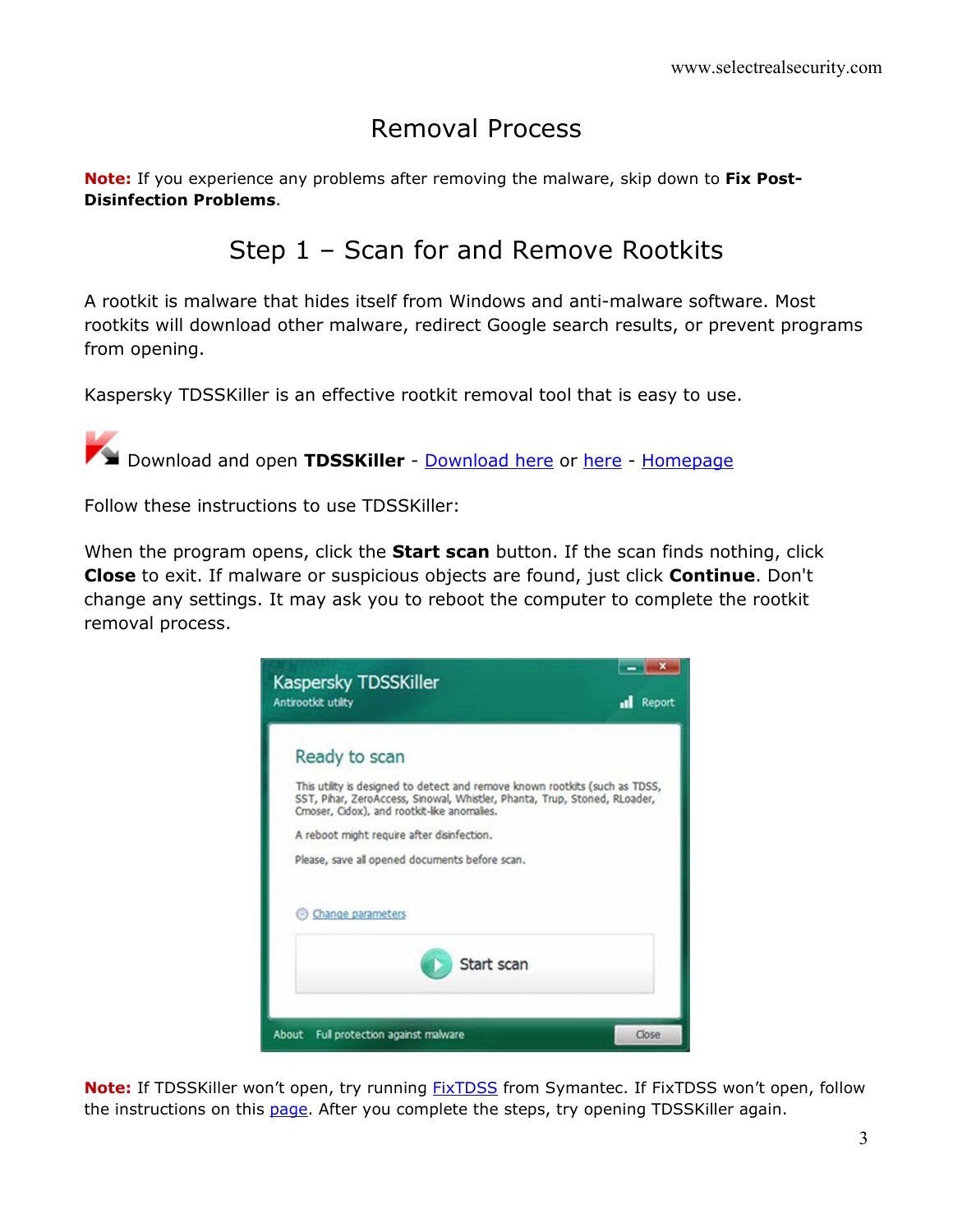# Step 2 - Scan for and Remove Malware

Many malware removal tools will scan for and remove different types of malware, but unfortunately none of them will find and remove 100% of all malware. Therefore, it's important to use more than one tool to detect and remove all the malware.

The free tools listed below are highly recommended for removing all types of malicious software. They do an excellent job at detecting threats and completely removing them.

#### **Important notes:**

- Make sure the malware scanners are up to date before you scan with them.
- Do not use your computer for anything else until the scanning process has finished.
- Do not run more than one scan at a time.
- You may need to restart your computer to complete the malware removal process.
- If the tools won't open, follow the instructions on this [page.](http://www.selectrealsecurity.com/stop-malicious-processes/)

Download and install **Malwarebytes** - [Download here](http://www.malwarebytes.org/mbam-download-exe.php) or [here](http://filehippo.com/download_malwarebytes_anti_malware/) - [Homepage](http://www.malwarebytes.org/products/malwarebytes_free)

Uncheck the box that says, "Enable free trial," and then click **Finish**. Perform a quick scan. Once the scan is complete, remove all the listed threats by clicking on the **Remove Selected** button. Make sure that everything is checked.

**Note:** If Malwarebytes won't update, download and run the *offline database installer*.



When HitmanPro opens, click the **Next** button. Select the box that says **No, I want to perform a one-time scan**, and then click **Next**. Once the scan is complete, click **Next**. Click **Activate free license**, and then click **Next** to remove the malware.

**Note:** HitmanPro requires Internet access to detect malware. If you can't connect to the Internet, scan with **Dr.Web CureIt**.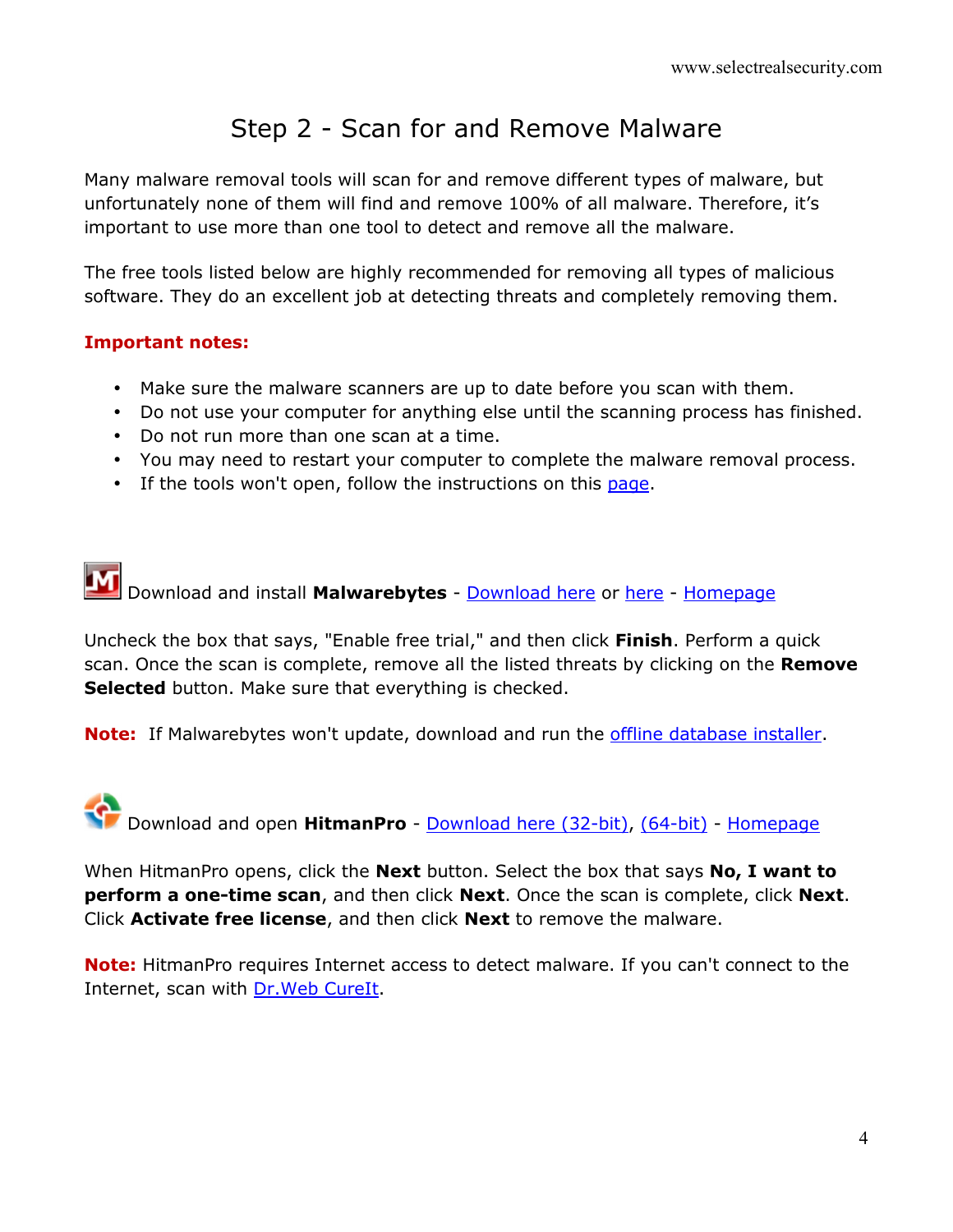# Step 3 – Online Malware Scan

If the automated malware tools can't remove all the malware, scan the computer using an online malware scanner. I recommend using [ESET Online Scanner.](http://www.eset.com/us/online-scanner/) If the tools ran without any problems, you can skip this step.

## After the Removal Process

#### **1. Remove Temporary Files**

By removing your temporary files, you will delete any remaining malicious files from Windows temp folders. It will also free up hard disk space, which will help to speed up your computer.

**Note:** If you are experiencing problems like missing files or icons, skip this step and go on to **Fix Post-Disinfection Problems**.

**Download and install CCleaner** - **[Download here](http://www.filehippo.com/download_ccleaner/)** 

Once installed, simply click the **Run Cleaner** button at the bottom right. You are warned that CCleaner is about to permanently remove files from the system. Click **OK** to proceed.

### **2. Change All Passwords**

Certain types of malware will steal your personal data such as passwords, emails, and banking information. Change all your passwords immediately, especially if you do any banking or other financial transactions on the computer. [Password Strength Checker](https://www.microsoft.com/security/pc-security/password-checker.aspx)

### **3. Clean up System Restore**

Your system "restore points" may contain malware. The only way to remove the malware is to delete the restore points. To delete the restore points, follow the instructions here: [Windows XP](http://support.microsoft.com/kb/555367) - [Windows 7](http://windows.microsoft.com/en-us/windows7/Delete-a-restore-point)

**Note:** If you are not experiencing any problems that are listed below, skip down to the Conclusion**.**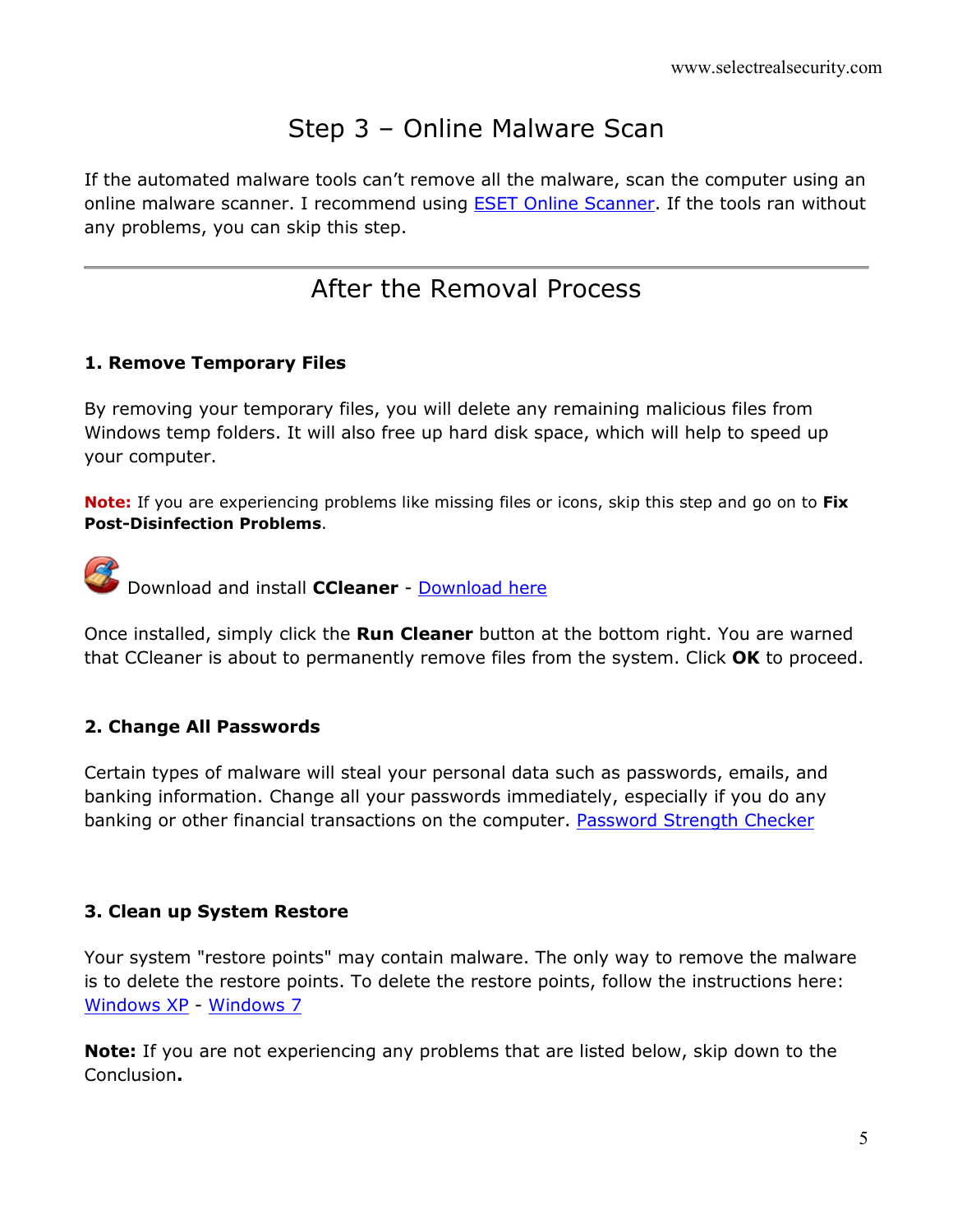## Fix Post-Disinfection Problems

After the malware is removed, you may experience some annoying problems, such as Windows will not update, Google redirects, and no Internet access. Fortunately, there are simple ways to fix these problems.

### **1. Can't Connect to the Internet**

 If you are having problems connecting to the Internet, follow the instructions in this guide: [Fix Internet Connection after Malware Removal](http://www.selectrealsecurity.com/fix-internet-connection/)

### **2. Google Redirects (Random Websites)**

First, try clearing your Java cache. Malware remnants will frequently hide in the Java cache. [How do I clear the Java cache?](http://www.bu.edu/tech/web/course-sites/blackboard-vista/how-to/clear-java-cache/windows/) **Note:** If you don't use Java, you should uninstall it. If clearing the Java cache doesn't work, uninstall and reinstall your web browser.

If you are still being redirected after trying all of the above, your computer is likely still infected with malware. Follow the instructions below in the **Get Expert Analysis** section.

### **3. Missing Icons**

Certain types of malware will hide all the icons on your computer. To unhide your files, download [Unhide.](http://www.bleepingcomputer.com/download/unhide/)



Once downloaded, double-click on **Unhide** and allow it to run. It will remove the hidden attribute on all icons and attempt to restore the Start Menu items to their proper location.

### **4. Fix Windows Update and Firewall**

If you are having problems updating Windows or turning on Windows Firewall, follow these instructions: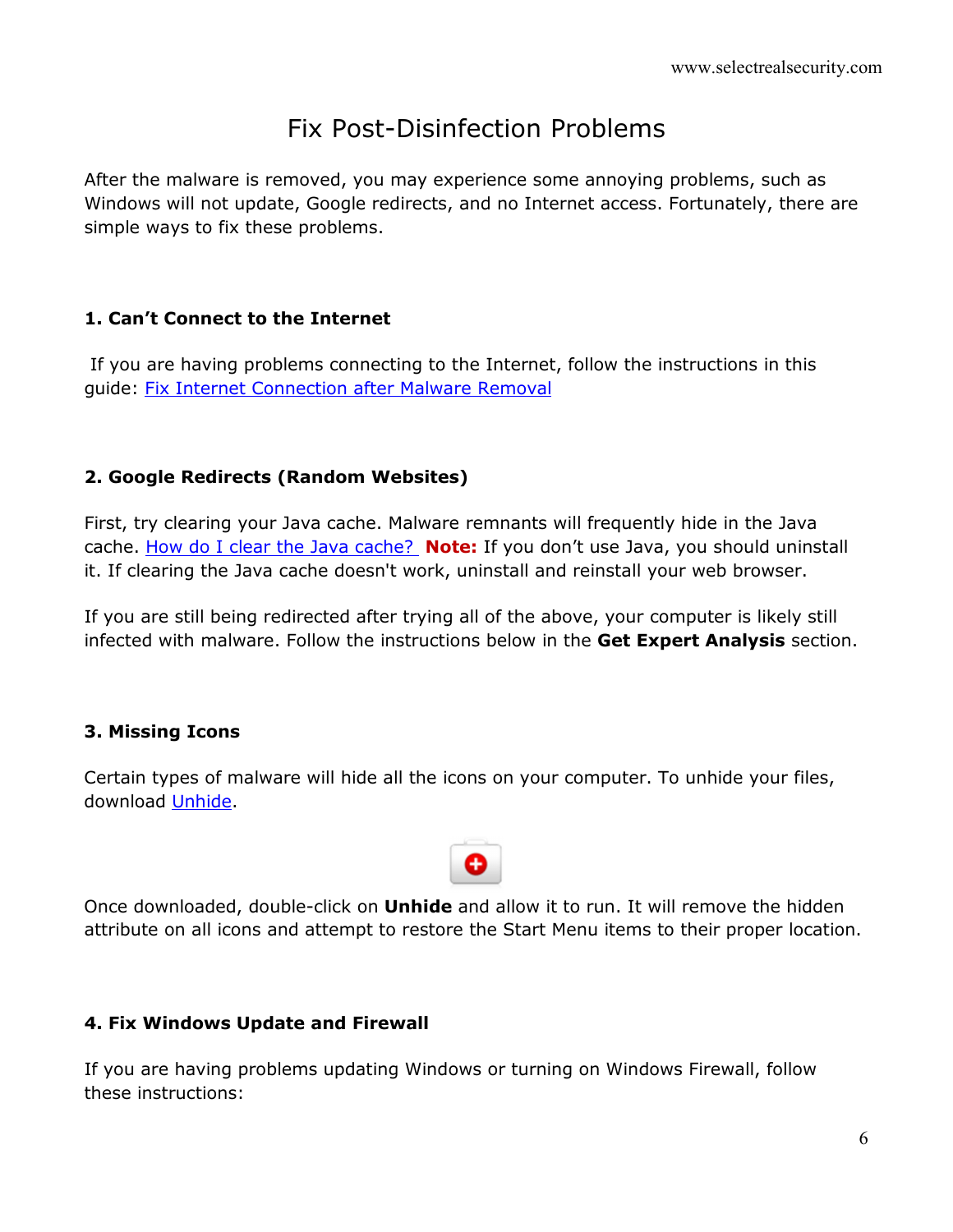## Download and install **Windows Repair** - [Download here](http://majorgeeks.com/Tweaking.com_-_Windows_Repair_d7141.html)

When Windows Repair opens, click the **Start Repairs** tab, and then click **Start**. Uncheck all the boxes except for the following five:

- Reset Registry Permissions
- Reset File Permissions
- Repair WMI
- Repair Windows Firewall
- Repair Windows Updates

Then click **Start**. Once it's finished, restart your computer.

#### **5. Slow Computer**

If your computer is running slow, follow the steps in this guide: How to Speed Up a Slow **[Computer](http://www.selectrealsecurity.com/slow-computer/)** 

#### **6. Windows won't start**

Unfortunately, this problem occurs after removing certain rootkits: How to Fix Windows [Startup Problems](http://www.selectrealsecurity.com/fix-windows-startup/)

#### **7. Other Problems**

Visit the following websites for more information:

- [Microsoft Fix it Solution Center](http://support.microsoft.com/fixit/)
- [Re-Enable](http://www.tangosoft.co.uk/index.html) a free tool that can undo many changes made by a malware.

## Get Expert Analysis

If you want to be certain that your computer is completely cleaned or just want a second opinion, you can create a topic at one of the forums listed below and ask for help. These forums have people who are well trained and experienced in removing malware. Be sure